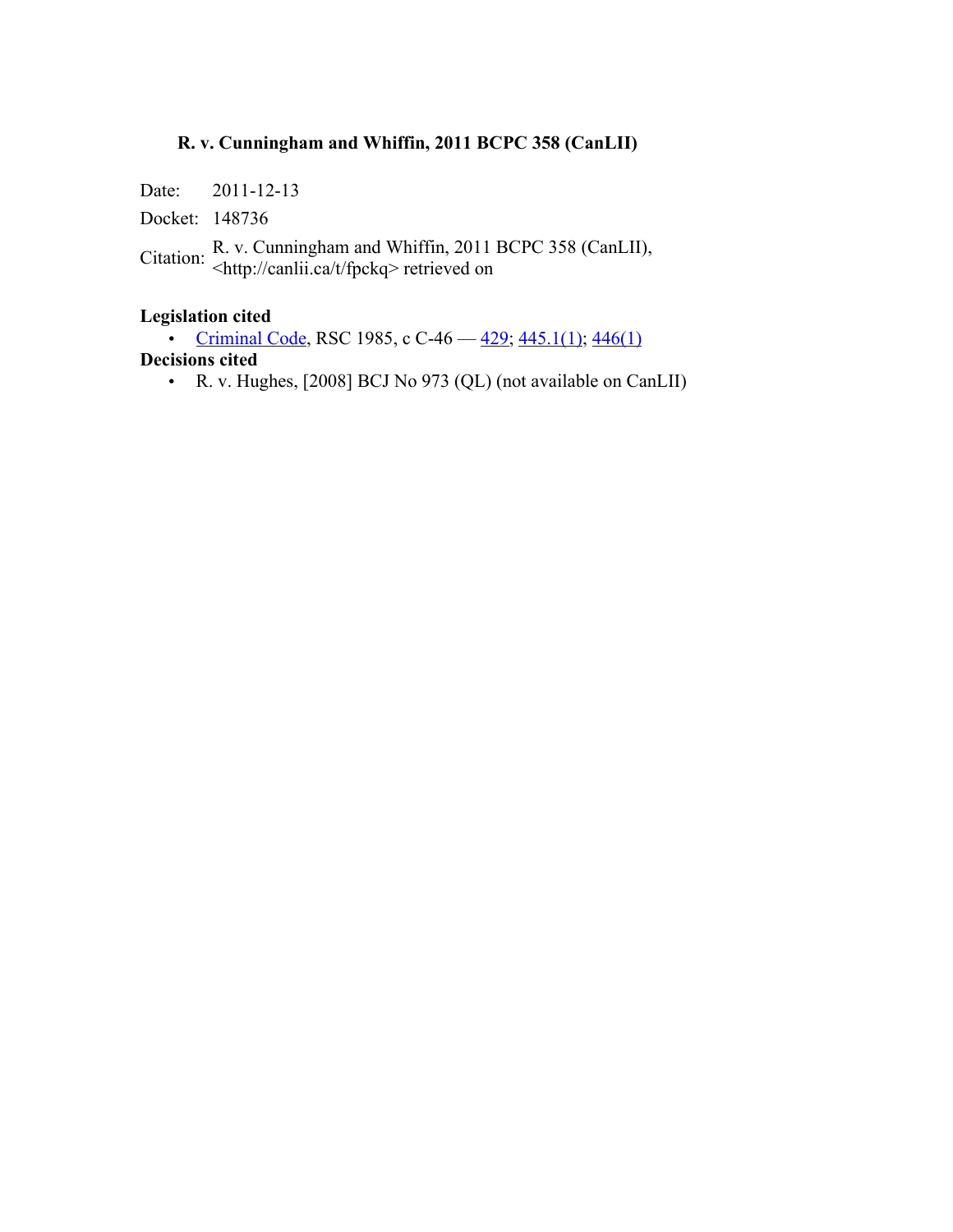Citation: R. v. Cunningham and Whiffin 2011 BCPC 0358 File No: 148736 File No: 148736 File No: 148736 File No: 148736 File No: 148736 File No: 148736

Registry:

## **IN THE PROVINCIAL COURT OF BRITISH COLUMBIA**

### **REGINA**

v.

# **CLAYTON FREDERICK CUNNINGHAM and DAVID ELSON WHIFFIN**

### **REASONS FOR JUDGMENT OF THE HONOURABLE JUDGE WISHART**

Counsel for the Crown: C. Murray QC Appearing on their own behalf: C. Cunningham Counsel for D. Whiffin: W. Hefflin Place of Hearing: Victoria, B.C. Date of Hearing: July 26,27,28,29 and September 28, 2011 Date of Judgment: December 13, 2011

#### Introduction

[1] The charges against Mr. Cunningham and Mr. Whiffin stem from their involvement with a horse named Jalupae. Mr. Whiffin acquired Jalupae in the late fall of 2008. Jalupae was a small horse approximately 27 years old, who was brought to the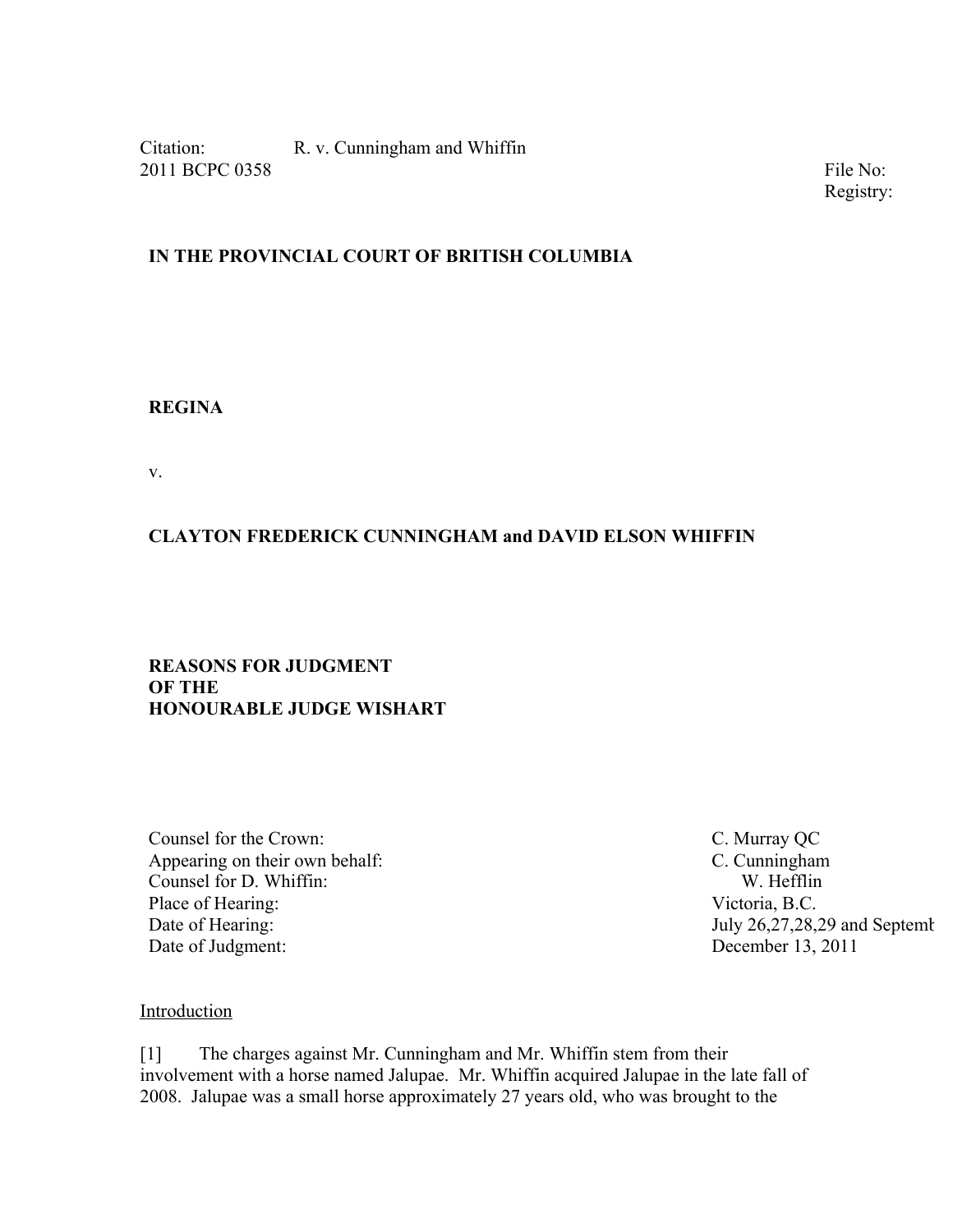Whiffin farm for his children to ride. Mr. Cunningham lived on the Whiffin farm and looked after the horses. In September of 2009 the decision was made in consultation with a veterinarian to euthanize Jalupae because he was not able to eat properly and was extremely thin. Mr. Whiffin euthanized Jalupae by hanging him using an excavator. The issues in this case are whether Mr. Whiffin and Mr. Cunningham failed to provide suitable and adequate food and care for Jalupae, and whether they caused Jalupae unnecessary pain, suffering or injury.

The Charges

[2] Count 2

Clayton Frederick Cunningham and David Elson Whiffin, on or between the  $1<sup>st</sup>$  day of May 2009 and the  $15<sup>th</sup>$  day of September 2009, at or near Saanichton, in the Province of British Columbia, did, wilfully cause, or, being the owner, did wilfully permit to be caused, unnecessary pain suffering or injury to an animal, namely, a horse called Jalupae, contrary to Section  $445.1(1)(a)$  of the Criminal Code.

[3] Count 3

Clayton Frederick Cunningham and David Elson Whiffin, on or between the 1<sup>st</sup> day of May 2009 and the  $15<sup>th</sup>$  day of September 2009, at or near Saanichton, in the Province of British Columbia, did, being the owner or the person having the custody or control of a domestic animal, namely, a horse called Jalupae, wilfully neglect or fail to provide suitable and adequate food and care for him, contrary to Section 446(1)(b) of the Criminal Code.

[4] As with any criminal proceeding the Crown is required to prove the elements of the offence beyond a reasonable doubt.

The Evidence

[5] There were eight witnesses who gave testimony in this trial in the Crown's case. Mr. Whiffin and Mr. Cunningham called two witnesses each. Neither Mr. Whiffin nor Mr.Cunningham testified. I will deal with the evidence of the witnesses in chronological order as it relates to the care of Jalupae between the fall of 2008 and September of 2009.

[6] Catherine Mercer testified that in the fall of 2008 she placed an advertisement on the "Island Horse" website for the sale of her horse, Jalupae. She and her husband purchased Jalupae in 2005 and did not know his exact age but he was an older smaller horse. She estimated that Jalupae was 25 years old in the fall of 2008. Mr. Whiffin responded to that ad. He came to see the horse in the company of his family and a woman named "Sherry". Sherry seemed to have more knowledge about horses than the rest of the Whiffin party. Sherry told the Mercers that she would help teach the Whiffins how to care for the horse.

[7] The visit went well and Mrs. Mercer considered the Whiffin family a good home for Jalupae. Mrs. Mercer was questioned at trial about appropriate horse care in general and for Jalupae specifically. She testified that in the fall of 2008 Jalupae was in good shape. There were no photos of Jalupae from this date but Ms. Mercer stated that Jalupae looked the same in the fall of 2008 as he did in photos taken in 2005 or 2006. These are photos 1-3 of Exhibit 1.

[8] She described that Jalupae had received regular veterinary care including having his teeth checked. All horses need to have their teeth checked regularly and older horse in particular as they can wear down leaving sharp points. These sharp points can be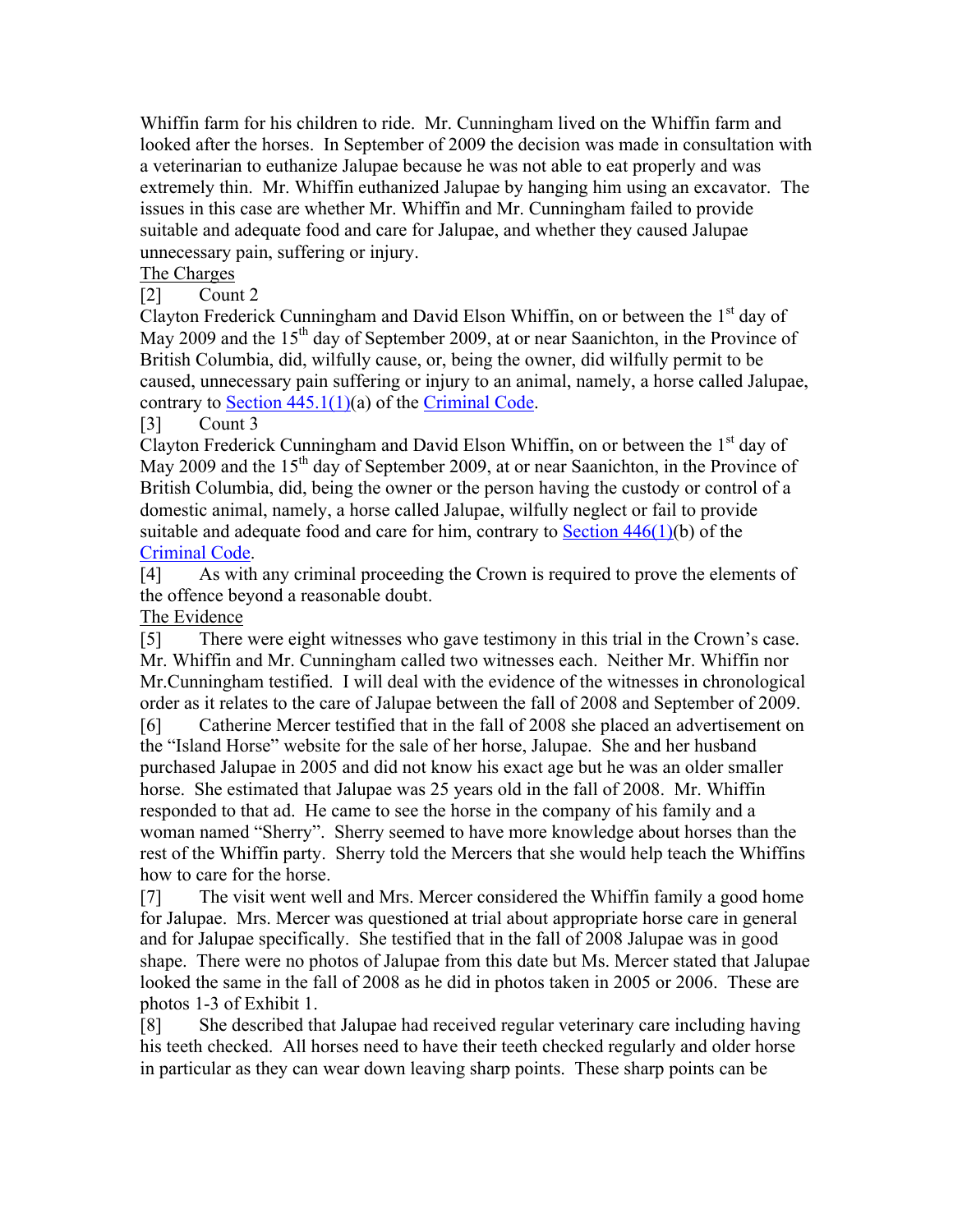painful and prevent the horse from feeding properly. When this occurs the veterinarian will file them down. This process is called "floating" the teeth.

[9] Ms. Mercer testified that in August of 2008 she noticed that Jalupae had lost some weight and that he was "balling" his food. She explained that this term refers to a horse chewing its food but not being able to break it down small enough to swallow. The food gets balled up and then falls out of the horse's mouth. Upon noticing the balling, their veterinarian attended and floated Jalupae's teeth. After this Jalupae stilled balled his food, but to a much lesser extent, and subsequently put the weight back on.

[10] Mrs. Mercer told Mr. Whiffin when he first came to look at Jalupae that he needed geriatric feeding consisting of fine dry hay and pellets. She told Mr. Whiffin that the pellets were the main feed and Jalupae needed two pounds in the morning and two pounds in the evening. The pellets were made up of very fine food and the horse would be able to break this up even if he was having problems with his teeth. Mrs. Mercer was not sure if she told him which brand of pellets to feed but when the horse was delivered to Mr. Whiffin, the Mercer's gave him a bag of the pellets at that time. The Mercers did not have any further contact with Mr. Whiffin and only learned about Jalupae's fate when they were contacted by the SPCA. At the trial Mrs. Mercer viewed photos of Jalupae taken in August and September of 2009 [photos 4-7 and 9-13 of Exhibit 1] and stated that Jalupae was never that thin while in her care, not even when he had the problem eating in August of 2008.

[11] Sherry Sabourin testified at the trial. She was a friend of Mr. Whiffin's and helped him find a horse for his children to ride. She confirmed the evidence of Mrs. Mercer that Jalupae was in good condition in the fall of 2008. She described Jalupae at that time as healthy with a good sized belly; his coat was shiny and healthy and he looked happy and energetic. She confirmed that Jalupae looked the same when she saw him at the Mercer's farm as he did in the photos that were taken of him sometime in 2005 or 2006 [photos 1-3 of Exhibit 1].

[12] Ms. Sabourin explained that in the fall of 2008 she lived in a home on Dallas Road that she rented from Mr. Whiffin. Mr. Whiffin also owned property on the Saanich peninsula where he had two horses. Ms. Sabourin had more experience with horses and Mr. Whiffin had asked her to join him when he went to take at look at Jalupae. Mr. Whiffin wanted a steady horse for his young children.

[13] Ms. Sabourin testified that although Jalupae was old and might not live too much longer, he was a good fit with the children. She asked the Mercers if Jalupae needed anything special in terms of food and was told, "no", he eats what the other horses eat. Approximately 2 weeks later Mr. Whiffin told her that Jalupae had been brought to his farm. She visited the Whiffin farm a few days after that and stated that Jalupae was in the same shape as when she had seen him at the Mercer farm.

[14] Ms. Sabourin described the Whiffin farm as being approximately 20 acres, with waterfront, and a number of buildings and equipment on the property. There were at least three residences that were rented out as well as a living unit attached to the barn. Clayton Cunningham, the other accused in this trial, lived in the unit attached to the barn. Ms. Sabourin knew Mr. Cunningham to be the person responsible for looking after the horses. She met him prior to Jalupae coming to the farm but did not know him very well until she moved onto the farm in June of 2009. Ms. Sabourin did not describe Mr. Cunningham favourably. She described him as a heavy drinker who would disappear for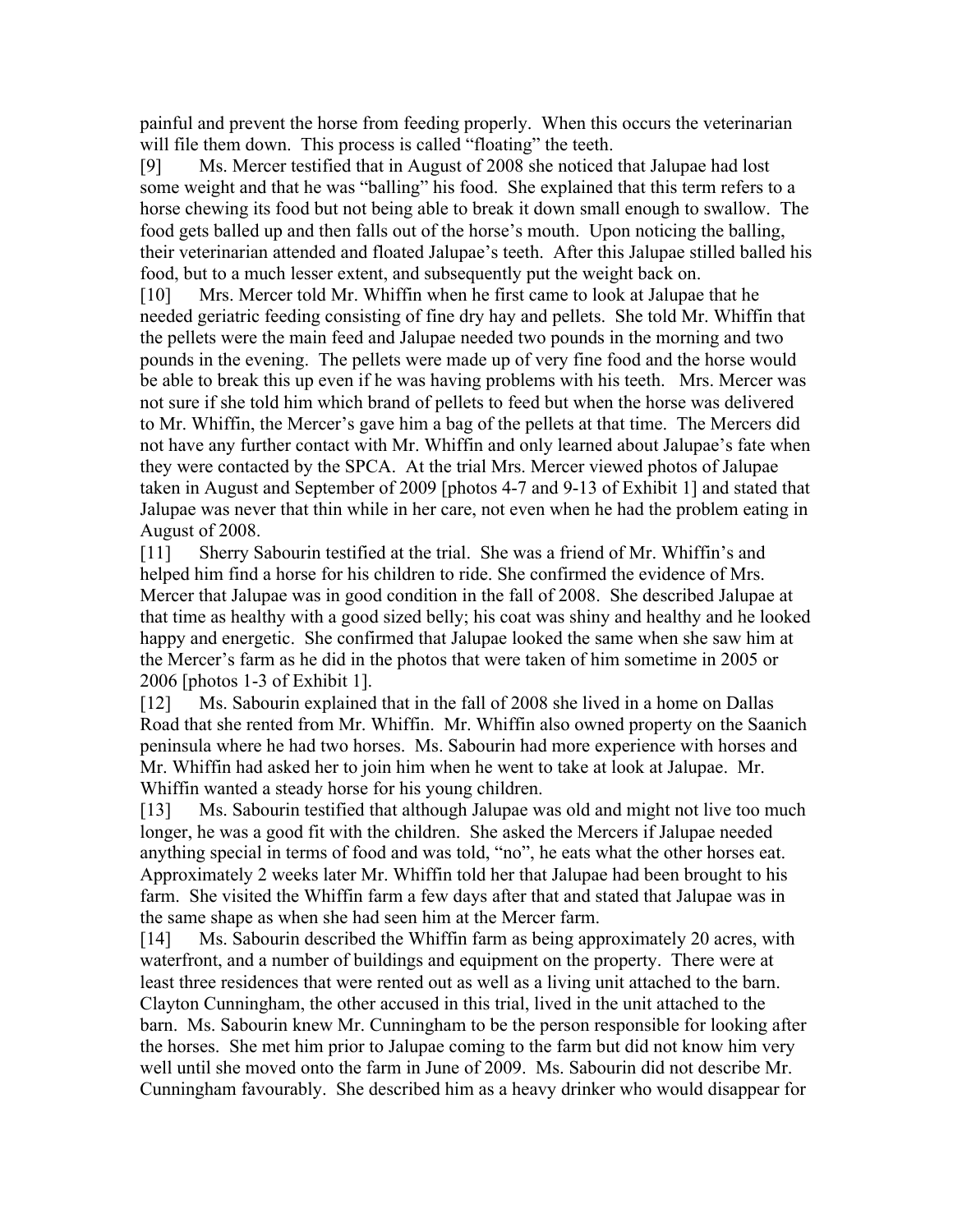days at a time. She was also concerned about his general care of horses: he rode them inappropriately and the horses often got loose onto nearby roads because of gates left open or fences in poor repair.

[15] Between the time that Mr. Whiffin acquired Jalupae and when she moved onto the farm, Ms. Sabourin visited the farm every couple of weeks. She testified that she was not responsible for Jalupae's care during this time period. She assumed that Mr. Cunningham was caring for Jalupae along with a young couple who lived in one of the cottages on the property.

[16] Ms. Sabourin moved onto the property on June 7, 2009. This date sticks out in her mind as the next day she was involved in a very serious car accident. She admits that her memory is poor since the accident and that she is not good with dates.

[17] She described Jalupae in that first week of June as being nearly on his death bed, emaciated and that his bones were sticking out. She estimated that he had lost 300 to 400 pounds. The weight loss was easy to see as was the fact that Jalupae was going blind in one eye – it was turning grey. Although no pictures were taken of Jalupae that day, pictures were taken on August 10, 2009. Ms. Sabourin testified that Jalupae looked worse in June than he did in the photos from August [photos 4-7 of Exhibit 1]. She stated that by August Jalupae had filled out somewhat and his coat looked better.

[18] The photos that were taken on August 10, 2009 show a very skinny horse. The ribs are clearly visible and the hip bones are prominent. It is easy to contrast the condition of Jalupae in these photos [#4-7] with the photos that both Mrs. Mercer and Ms. Sabourin say reflect the condition at the time Jalupae came to live on the Whiffin farm [#1-3]. In those photos Jalupae's ribs are not visible and there is considerably more "flesh" in the area of his hips and hind quarters.

[19] In response to seeing Jalupae in this condition Ms. Sabourin spoke to Mr. Cunningham. It was not clear from her testimony whether she saw Jalupae and spoke to Mr. Cunningham on June  $7<sup>th</sup>$  or earlier that week when she attended the farm to help her roommate move in, but it was sometime during the first week of June 2009. When Ms. Sabouin noted Jalupae's condition Mr. Cunningham was on the property - Mr. Whiffin was not. When she brought Jalupae's weight loss to the attention of Mr. Cunningham he responded that all three horses were eating the same thing – hay. Ms. Sabourin was concerned that there might be something wrong with Jalupae's teeth and that he wasn't able to eat the hay. She told Mr. Cunningham that Jalupae needed to be out in the pasture eating grass right away as he was starving. Mr. Cunningham did not seem to be concerned because the horses were all being fed the same thing, the other two were fine, and there was no hay left in the stall.

[20] Ms. Sabourin could not recall if she discussed the possibility of Jalupae balling his hay with Mr. Cunningham that day but she did recall noticing that all three horses shared the same feeding area. If Jalupae was balling his food and it was falling out of his mouth, it was possible the other horses were then eating it, leaving no trace of the "balls". [21] In early June 2009 Ms. Sabourin worked as an assistant at a veterinary clinic. The day after she first saw Jalupae in this condition she asked the veterinarian at her work about the appropriate food for him. The veterinarian recommended a diet of beet cubes and crushed barley soaked for several hours before feeding with added oil. Ms. Sabourin told both Mr. Cunningham and Mr. Whiffin about the need for the special diet and that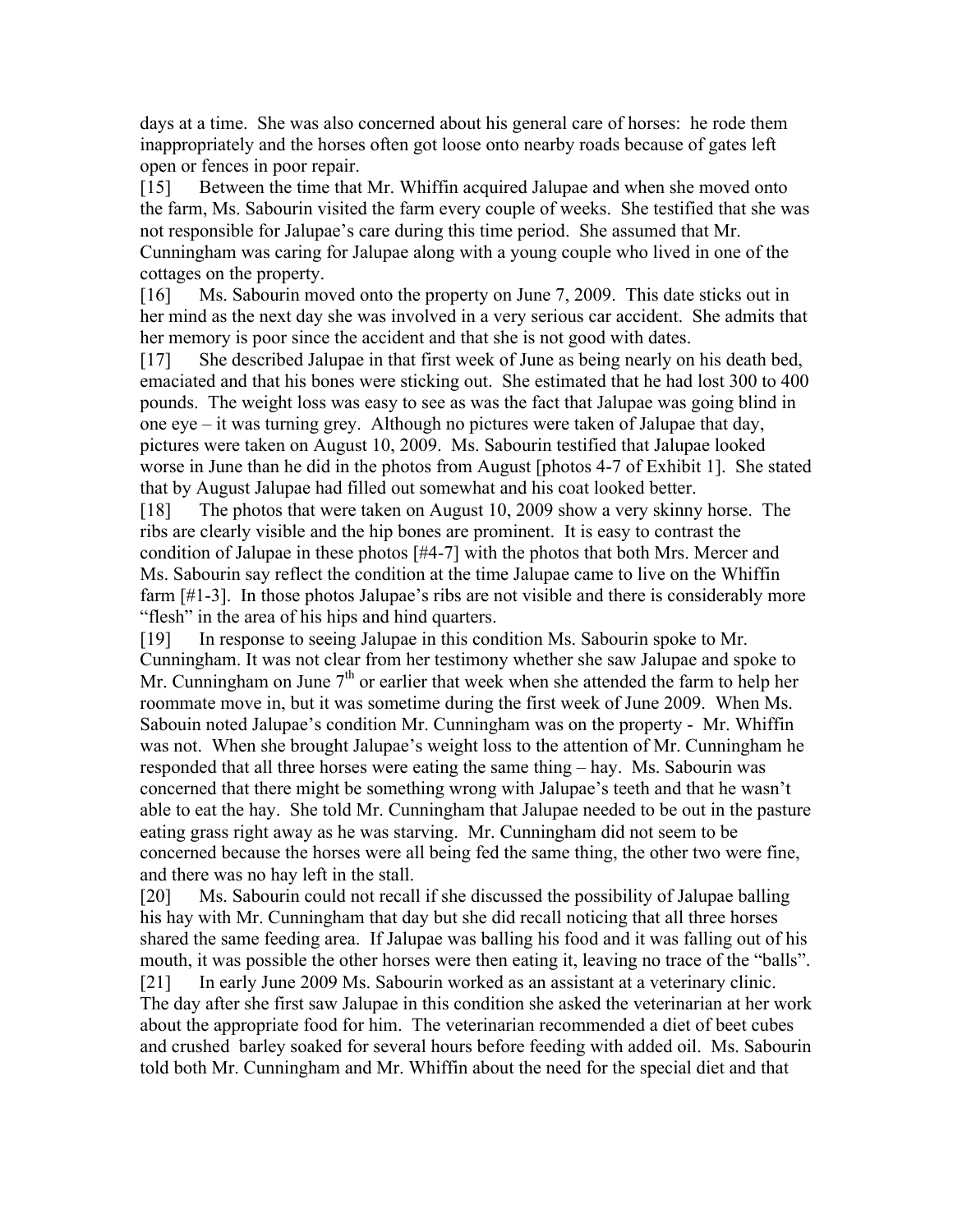Jalupae might need to have his teeth floated. Mr. Whiffin said that he did not wish to spend any money on Jalupae.

[22] After the car accident on June 8, 2009 Ms. Sabourin spent a week in the hospital and was then bedridden at her residence on the Whiffin farm for a further two to four days. When she was mobile she noted that Jalupae was in the same condition as he had been in the beginning of June. She watched Jalupae eat his hay and could see that he was in fact balling it up and wasn't swallowing it. She told this to Mr. Cunningham who responded that it was ok because Jalupae was able to suck the nutrients out of the hay. Ms. Sabourin told him that this wasn't ok and that this was why he had lost weight.

[23] When Ms. Sabourin moved to the property she saw Mr. Whiffin there about once a week. Starting in July of 2009 Mr. Whiffin was living on a boat at the property and she saw him on the farm daily. Ms. Sabourin testified that she told Mr. Whiffin 3 or 4 times that Jalupae needed the special food. He said "ok" but he never bought the food.

[24] Ms. Sabourin did what she could without the special diet. She ensured that Jalupae spent time in the pasture eating grass and continued to remind Mr. Whiffin about the need for the food. She testified that when the grass dried up as the summer progressed she made arrangements to purchase the food herself. She believed that this was in mid-August. At this point Ms. Sabourin began feeding Jalupae the soaked beet cubes and barley mixture.

[25] According Ms. Sabourin, Jalupae's condition improved when she gave him access to grass and then when she started feeding him the special diet. She testified that the photos taken on August 10, 2009 show Jalupae in better condition than when she first arrived on the farm.

[26] The SPCA first became involved in this matter at the end of July 2009. Special Provincial Constable Bailey ["Cst. Bailey"] testified the SPCA received an anonymous call on July 29, 2099 about an emaciated appaloosa at 739 Mount Newton Cross Road. This is the address for the Whiffin farm and the horse in question turned out to be Jalupae. Cst. Bailey attended the property on July  $30<sup>th</sup>$  and spoke to Ms. Sabourin about the horse. Ms. Sabourin did not seem surprised to see her and took her to see Jalupae. [27] Cst. Bailey described Jalupae on this date as being probably the worst she has ever seen in terms of its body weight. The horse was very skinny with its ribs and hips sticking out. It was her opinion that even an untrained person would have concerns about a horse that looked like this. Cst. Bailey also saw the other two horses and noted that they looked fine. Ms. Sabourin advised Cst. Bailey that Mr. Whiffin was the owner of Jalupae, that he lived on a boat at the property, that she had advised him of Jalupae's condition and he did not want to spend the money to have Jalupae's teeth floated. [28] Cst. Bailey felt that Jalupae was suffering and appeared to be starving. Ms. Sabourin told her that Jalupae was even skinnier a few weeks earlier but had gained some weight since having access to grass. Cst. Bailey completed an Order for compliance [Exhibit 9] in the name of Dave Whiffin and left it with Ms. Sabourin to give to Mr. Whiffin. The Order sets out steps that Mr. Whiffin was required to take within 2 weeks. The following items were "checked": provide necessary dental care; provide necessary foot, nails, or hoof care; and provide necessary veterinary care when the animal exhibits signs of injury, pain, illness or suffering that require medical attention. The box requiring the provision of suitable food to maintain normal body weight was not checked.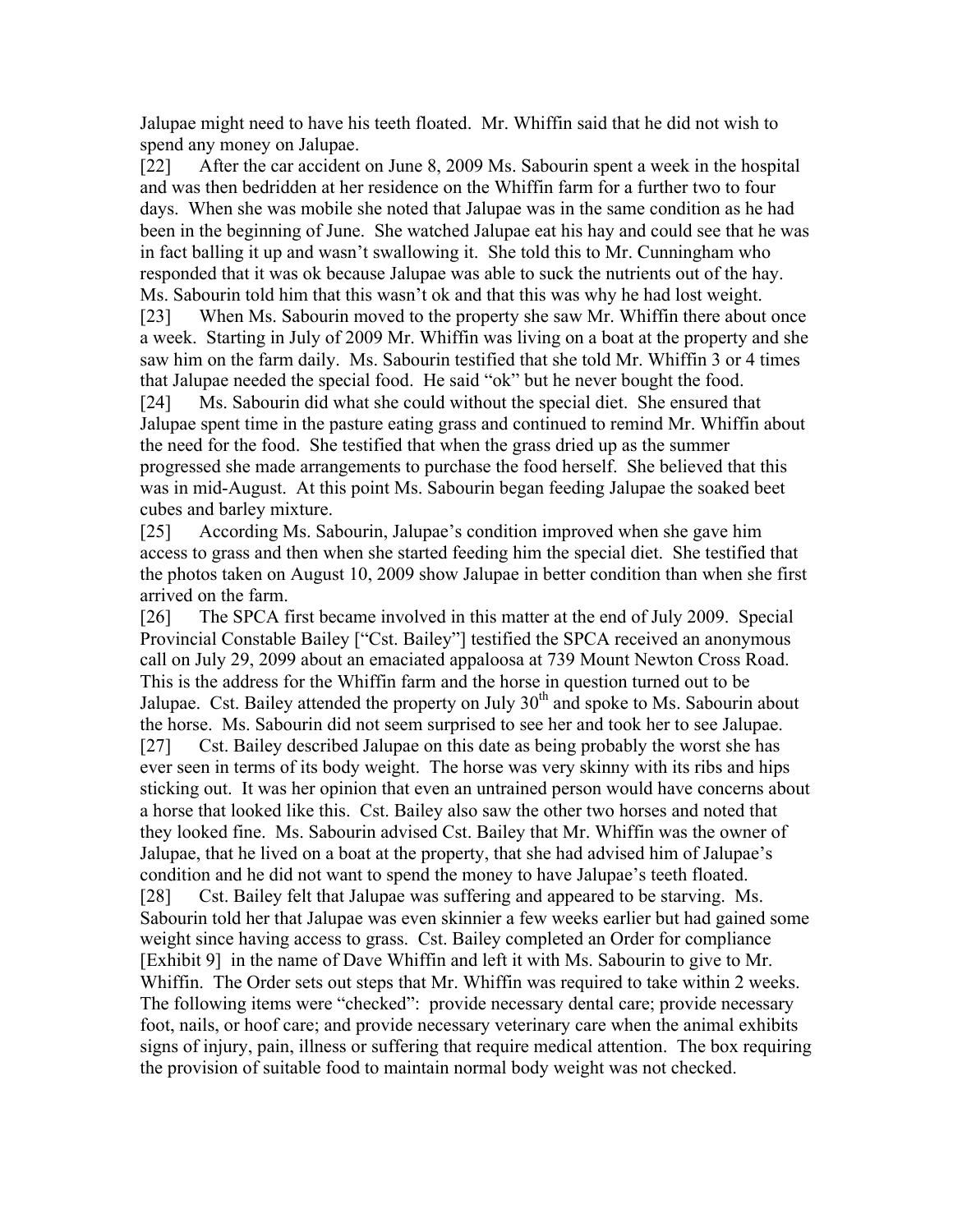[29] By leaving the Order Cst. Bailey expected Mr. Whiffin to get a veterinarian out to see Jalupae and follow any recommendations of the vet to alleviate Jalupae's suffering, including following any dietary recommendations. Cst. Bailey did not hear back from Mr. Whiffin but she did hear from Ms. Sabourin on August 6, 2009. They spoke on the phone and Ms. Sabourin confirmed that she had given Mr. Whiffin the Order and that he was upset and "didn't want to pay".

[30] Ms. Sabourin told Cst. Bailey that she had undertaken to feed the horse properly and that he had already gained some weight. They discussed the new feeding regime and Cst. Bailey confirmed with a vet that this was appropriate. Cst. Bailey attended at the Whiffin farm on August 10, 2009 and took photos of Jalupae (photos 4,5,6,7 and 9 of Exhibit 1). She testified that Jalupae had put on some weight since she had seen him on July  $30<sup>th</sup>$  but he still had a long way to go. She decided to allow 4 weeks on the new feeding regime before taking any next steps.

[31] Cst. Bailey did not have any dealings with Jalupae again until September 6, 2009. On that date she received a call from Shannon Whittaker about the condition of Jalupae. Cst. Bailey told Ms. Whittaker that she was aware of Jalupae and that Ms. Sabourin was looking after him. Cst. Bailey was upset to learn from Ms. Whittaker that Ms. Sabourin had moved off the farm the previous day. There was a discrepancy in the evidence as to exactly when Ms. Sabourin moved off the property. Ms. Sabourin testified that she left the week before September  $6<sup>th</sup>$  and left a feeding schedule and feed with Mr. Cunningham. Ms. Whittaker testified that Ms. Sabourin was still on the property and in the process of moving out on September 5, 2009.

[32] Ms. Whittaker sent photos of Jalupae to Cst. Bailey that were taken that day. Cst. Bailey testified that Jalupae had lost weight since she last saw him on August  $10^{th}$ . She called Mr. Whiffin and advised him of her concerns about Jalupae from the photos she had seen and that Jalupae needed to be seen by a veterinarian. Mr. Whiffin told her that he had no interest in putting money into an old horse and the SPCA was essentially ordering the death of his horse.

[33] Cst. Bailey went to the Whiffin farm that same day to give Mr. Whiffin another Order of compliance. She met Mr. Whiffin and Mr. Cunningham for the first time that day. Cst. Bailey told them that Jalupae couldn't be left in that condition. Mr. Whiffin said again that he did not want to put any money into an old horse and that he was left with no choice but to put him down. Cst. Bailey testified that this was an option and she asked Mr. Whiffin if he was going to have a veterinarian come out or shoot Jalupae with a gun. He said he didn't know.

[34] During this time Mr. Cunningham commented to Cst. Bailey that Jalupae was happy and was eating. Cst. Bailey had to explain that Jalupae wasn't able to chew the food and needed a special diet and again stated that the horse couldn't be left in this condition. He was starving and he was in distress. She described the conversation with Mr. Whiffin as polite and that he was cooperative. She was trying to help him decide what to do with the horse. She testified that she would have been satisfied with either outcome: either have a vet treat him and follow the recommended diet or euthanize. It was obvious to her that Jalupae was in distress so if he wasn't going to be fed properly then euthanasia was the humane option.

[35] She provided Mr. Whiffin with an Order [Exhibit 10] requiring Mr. Whiffin to comply with the conditions within 48 hours. Mr. Whiffin did comply with the Order and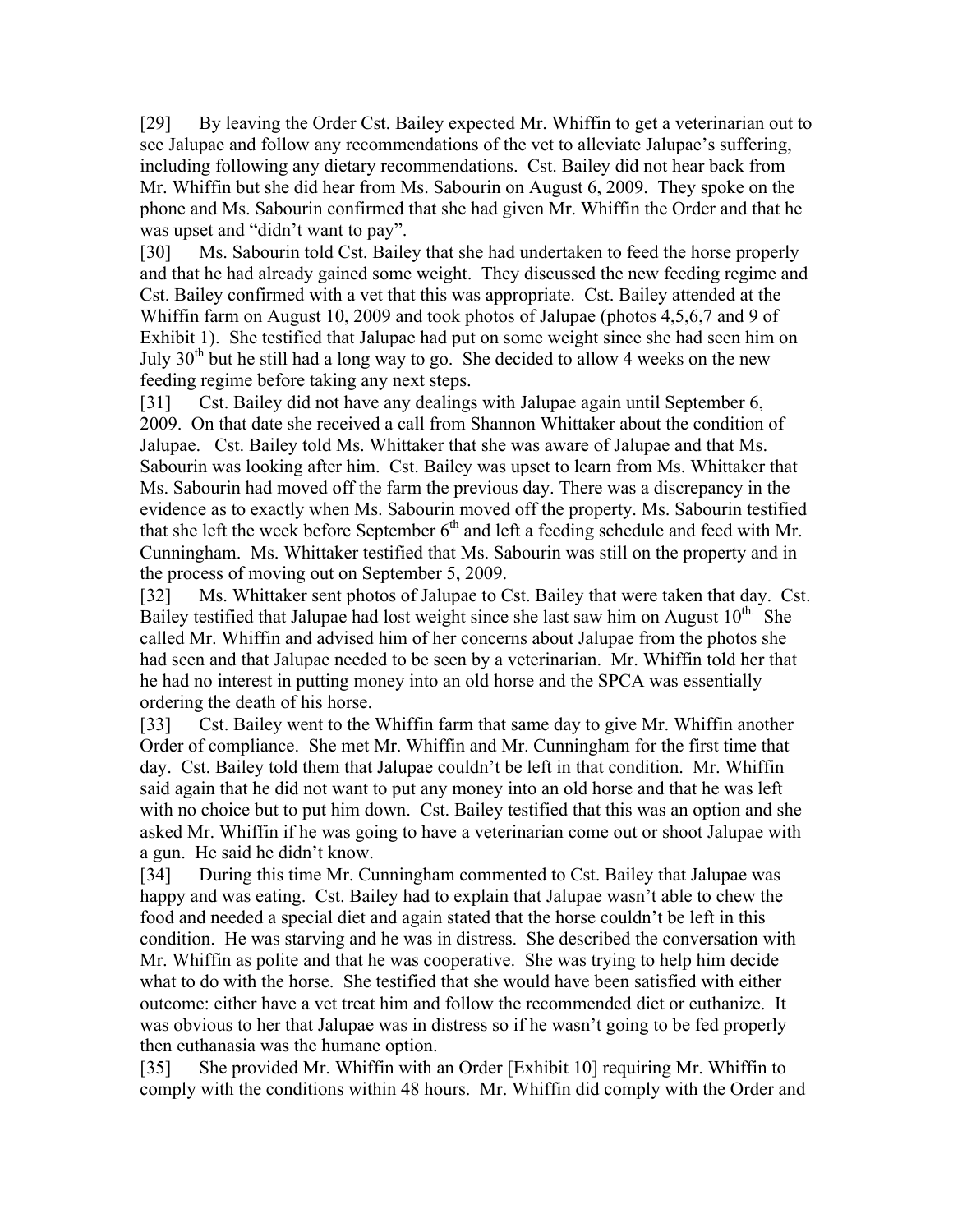made an appointed for Dr. Gaunt to see Jalupae. This occurred on September 10<sup>th</sup>. Cst. Bailey was aware of this appointment.

[36] Dr. Gaunt testified at this trial. He arrived on the Whiffin farm around 9:00 a.m. on the morning of the  $10<sup>th</sup>$  and Mr. Cunningham took him to see Jalupae. Dr. Gaunt could tell from a distance that the horse was likely elderly and very thin. When he touched Jalupae there were no fatty deposits over the horse's hips or ribs.

[37] Dr. Gaunt could tell immediately that Jalupae had a body condition of "1". The body condition scale ranges from 1 to 9 with "1" indicating a very poor body condition as a result of being too thin and "9" indicating a horse that is extremely fat. The ideal body condition score is a "5". Jalupae was one of the thinnest horses that Dr. Gaunt had ever seen. He testified that this was obvious and anyone would be able to tell that the horse was very thin. Jalupae had no fat and also had severe muscle loss.

[38] Dr. Gaunt noted that Jalupae clearly had an appetite as he put his head down to feed at every opportunity. He watched Jalupae eat some hay and it was easy to see that Jalupae would chew it, ball it up and then the hay would fall out of his mouth. This was obvious. Dr. Gaunt assumed that Jalupae had dental problems, as he had an appetite but was unable to swallow the food. Jalupae's coat was also in poor condition. This is another sign that he wasn't getting proper nutrition.

[39] Mr. Whiffin arrived on scene just prior to Dr. Gaunt examining Jalupae's teeth. This examination revealed that of the 24 molars, at least half were worn down to the gum line with sharp edges, the rest weren't worn down quite as far but also had sharp edges. In this condition Jalupae was not able to eat hay or long grass. Dr. Gaunt could have floated the sharp edges but they were too worn out to fix. It was Dr. Gaunt's opinion that the only options for Jalupae were to make a change in his diet to ensure that he got enough calories and nutrients, or euthanize him to end his suffering.

[40] Dr. Gaunt testified that he told Mr. Whiffin about his concerns and recommended a therapeutic diet for Jalupae. He set out in detail what Jalupae would need: a diet of pelleted alfalfa, finely chopped hay – soaked, and added oils. Mr. Whiffin replied that he didn't think he could do this and that he would have to have the horse put down. Dr. Gaunt testified that he agreed that if Jalupae wasn't going to be fed this diet then the only humane thing to do was to euthanize him to end his suffering. It was Dr. Gaunt's opinion that Jalupae was starving and this would cause organs and bodily systems to deteriorate. He suggested to Mr. Whiffin that he euthanize Jalupae right then and there.

[41] Mr. Whiffin wanted to wait a few days. He needed to dig a grave for Jalupae and his back hoe wasn't working. He told Dr. Gaunt that it would be fixed by the  $14<sup>th</sup>$  and they made an appointment for Dr. Gaunt to return on that date at 9:30 to euthanize Jalupae.

[42] Mr. Cunningham had other plans. When Dr. Gaunt returned on the  $14<sup>th</sup>$  to euthanize Jalupae, the horse wasn't there. Mr. Cunningham told him that they had moved the horse and they were going to try to save him with a change in diet. Dr. Gaunt called Mr. Whiffin. Mr. Whiffin did not know the horse had been moved and did not authorize Mr. Cunningham to move Jalupae. Dr. Gaunt did not have any further dealings with Mr. Whiffin or Jalupae.

[43] Dr. Gaunt notified Cst. Bailey immediately that Jalupae was not at the farm and that he hadn't been euthanized as planned. Cst. Bailey called Mr. Whiffin who repeated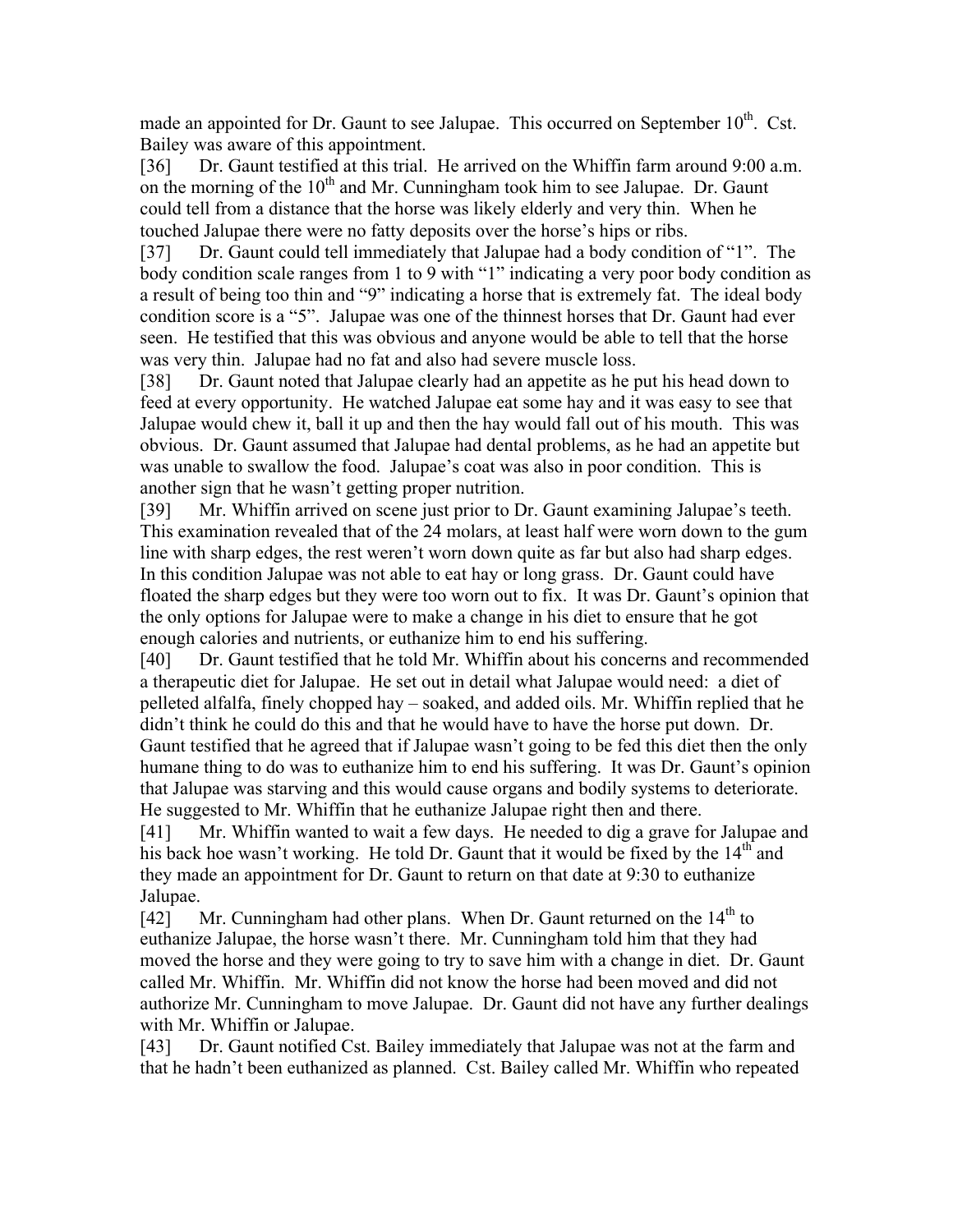that he didn't know where the horse was. He sounded irritated and stated that he had done his part by digging a hole and hiring the vet.

[44] Cst. Baily and Cst. Erika Paul went to the Whiffin farm to try to find out what had happened to Jalupae. Mr. Cunningham was there and explained that he had taken Jalupae to his friend's house and that they were going to try to fatten him up on grass. Cst. Bailey advised him that it was not his choice as Mr. Whiffin had decided to euthanize Jalupae. Mr. Cunningham told them were Chris lived and Cst. Bailey and Cst. Paul went to find Jalupae. The farm where Mr. Cunningham took Jalupae belongs to Chris Liedtke and is approximately 9 kms from the Whiffin farm.

[45] Cst. Bailey and Cst. Paul went to Mr. Liedtke's farm and found Jalupae there. He was in the field "eating" grass. Cst. Bailey could see that Jalupae was chewing the grass but then it would just fall out of his mouth.

[46] Mr. Liedtke testified that Mr. Cunningham had shown up 2 nights prior to September the  $14<sup>th</sup>$  sometime after 10:00 p.m. He was riding one horse and leading 2 others. Mr. Cunningham wanted to leave one horse behind because it was supposed to be put down and he was trying to find a safe haven for it. Mr. Liedtke didn't want the horse and told Mr. Cunningham to have it gone the next day. He did not recall Mr. Cunningham leaving any food for Jalupae. When Cst. Bailey and Cst. Paul arrived they told Mr .Liedtke that if he was going to keep the horse he would have to feed it a special diet and they would come by every week to monitor his weight. Mr. Liedtke did not want to look after Jalupae. Shortly after the SPCA constables left Mr. Cunningham arrived at his farm and left, walking with Jalupae.

[47] Mr. Liedtke called Cst. Bailey and said that Jalupae would be back on the Whiffin farm by the end of the day. Cst. Bailey contacted Mr. Whiffin and asked him what his plans were. He stated that Jalupae would be executed by the end of the day. [48] Cst. Bailey was off the next day (September  $15<sup>th</sup>$ ) and Cst. Paul followed up with Mr. Whiffin to find out what had happened with Jalupae. Mr. Whiffin told her that Jalupae was dead and buried. He described that he put three ropes around Jalupae's neck, lifted him up with the excavator and snapped his neck – Jalupae died in seconds. He said there were three witnesses if she wanted to confirm this and that she was welcome to attend at the property.

[49] Constables Bailey and Paul returned to the Whiffin farm on September  $21<sup>st</sup>$  in response to a call that the remaining two horses had been loose on the road. Mr. Whiffin was present and they asked him about witnesses to Jalupae's death. He said it was just him and Mr. Cunningham: Mr. Cunningham put the ropes around Jalupae's neck and he [Mr. Whiffin] worked the excavator. Mr. Whiffin asked if they wanted him to dig up the body but Cst. Bailey told him that wouldn't be necessary.

[50] There was another person on the farm that day, a Matt Christie, who told Cst. Bailey that Jalupae had been hung and that there were three witnesses.

[51] Dr. Gaunt was asked in his testimony about the accepted methods of euthanizing a horse. He stated that there are three recommended methods; lethal injection, shooting, and captive bolt. With lethal injection the sodium barbital takes about 4 to 5 seconds to reach the brain and then death ensues. With both shooting and captive bolt methods, the brain is "killed" immediately and death is instant.

[52] In direct examination Dr. Gaunt was asked his opinion with respect to suffering if a rope was placed around Jalupae's neck and he was lifted up by an excavator. Dr. Gaunt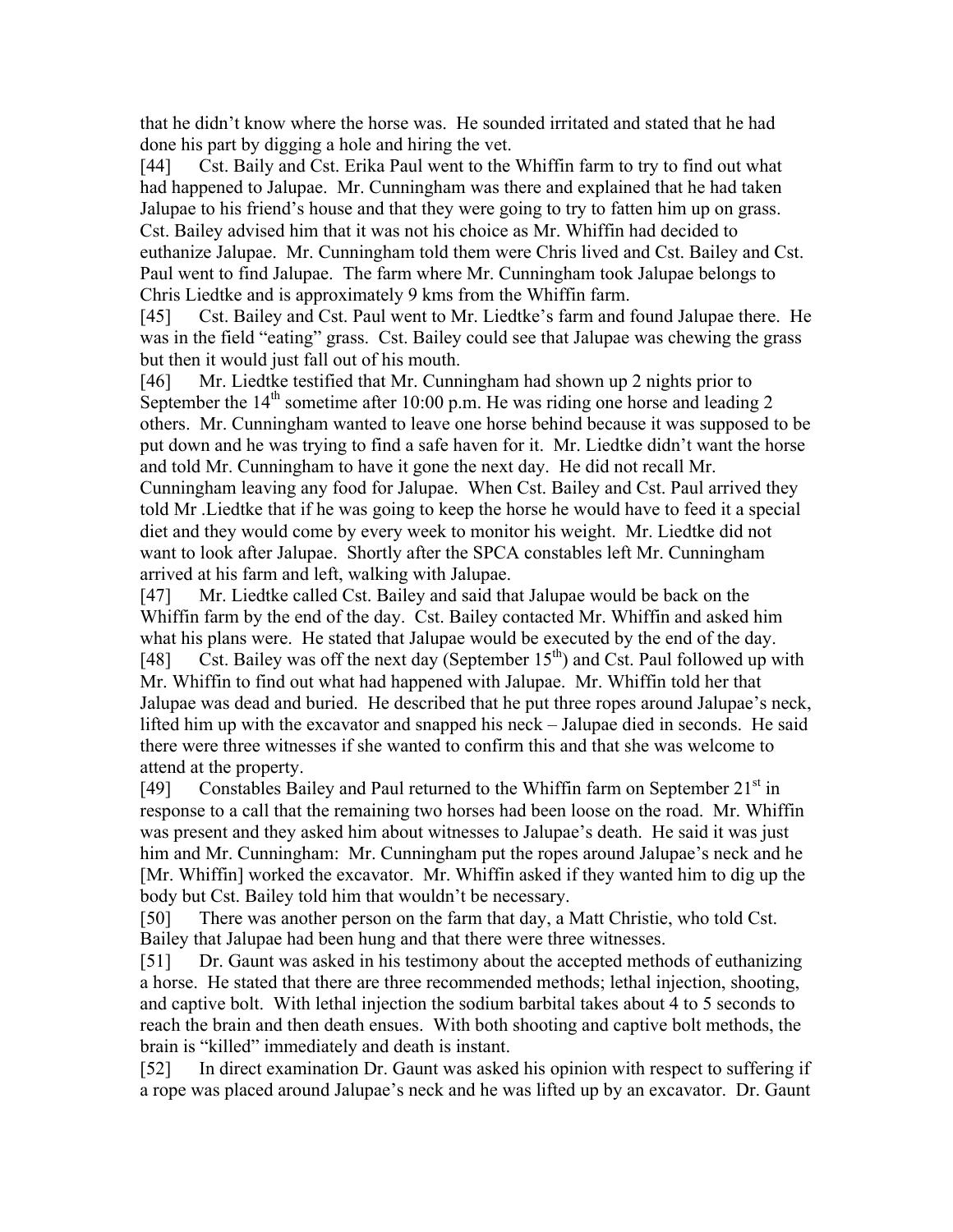opined that this would cause death by strangulation and it would take approximately 60 seconds. He stated that it would be extremely stressful for the horse – including the noise from the machine – and that it would start to struggle as it was lifted up. In this scenario he said that a horse's neck would not "snap" within seconds because there was no rapid elevation.

[53] In cross-examination he agreed that his opinion about how Jalupae died was speculation as he was not there. It was his opinion that the horse's neck would not snap because it would take a lot of force, although he could not say exactly how much force. Dr. Gaunt testified that in his opinion the three recommended methods of killing a horse were the only humane ones. He declined to speculate about the humanity of other possible methods where death might be instant.

[54] The final witness for the Crown was Amber Wenstob. She testified about a conversation she had with Mr. Whiffin shortly after Jalupae's death. She was a friend of Sherry Sabourin and knew Mr. Whiffin through her. Mr. Whiffin called her and asked to come to her home. He had never done that before. The point of the visit according to her, was to tell her what happened with Jalupae because he was upset about it. She testified that Mr. Whiffin was visibly upset. He said that he and Mr. Cunningham hung the horse with an excavator and that it was one of the most horrible things he had ever witnessed.

[55] Ms. Wenstob testified that Mr. Whiffin told her the horse was "heavier than he thought" and although he didn't say how long it took, he said it was "longer than they wanted it to take". He also told her that it was "more of an ordeal than they expected it to be". Although not stated by Mr. Whiffin, Ms. Wenstob assumed from the conversation that Jalupae did struggle.

[56] Mr. Whiffin called two witnesses, the first was Stephen Oulette. Mr. Oulette testified that he was present when Jalupae died. He was a friend of Mr. Whiffin's and one of the other two horses on the farm actually belonged to him. He called Mr. Whiffin on the morning that Jalupae died for another reason and Mr. Whiffin told him that they had to euthanize Jalupae by 9:00 a.m.. Mr. Whiffin was upset and Mr. Oulette went to the farm to be a support.

[57] Mr. Oulette testified that Mr. Whiffin was frustrated and unsure of what to do. They discussed what would be quick with no suffering for Jalupae. Mr. Whiffin mentioned using the back hoe to snap his neck. Mr. Oulette responded that this was barbaric but would be effective. Mr. Oulette then saw Jalupae and was shocked at how he looked – he was emaciated.

[58] Mr. Oulette comforted Jalupae, speaking soothingly to him and then Mr. Cunningham walked him down to the excavator. Mr. Cunningham put a rope around Jalupae's neck and tied it onto the excavator. Mr. Cunningham then said he couldn't do this, and he left. Mr. Whiffin started the excavator and Jalupae just stood there. Mr. Oulette testified that Mr. Whiffin quickly jerked the bucket of the excavator "where the horse was immediately off the ground, snapped and I saw the horses limbs go slack and I knew just off the first jerk that the horse had been killed and that he wasn't going to suffer". Jalupae did not fight or kick. Mr. Oulette described death as being instantaneous and that he firmly believed that Jalupae was dead after the first jerk and that Julape didn't even know what had happened – it was that quick. He estimated it took half a second for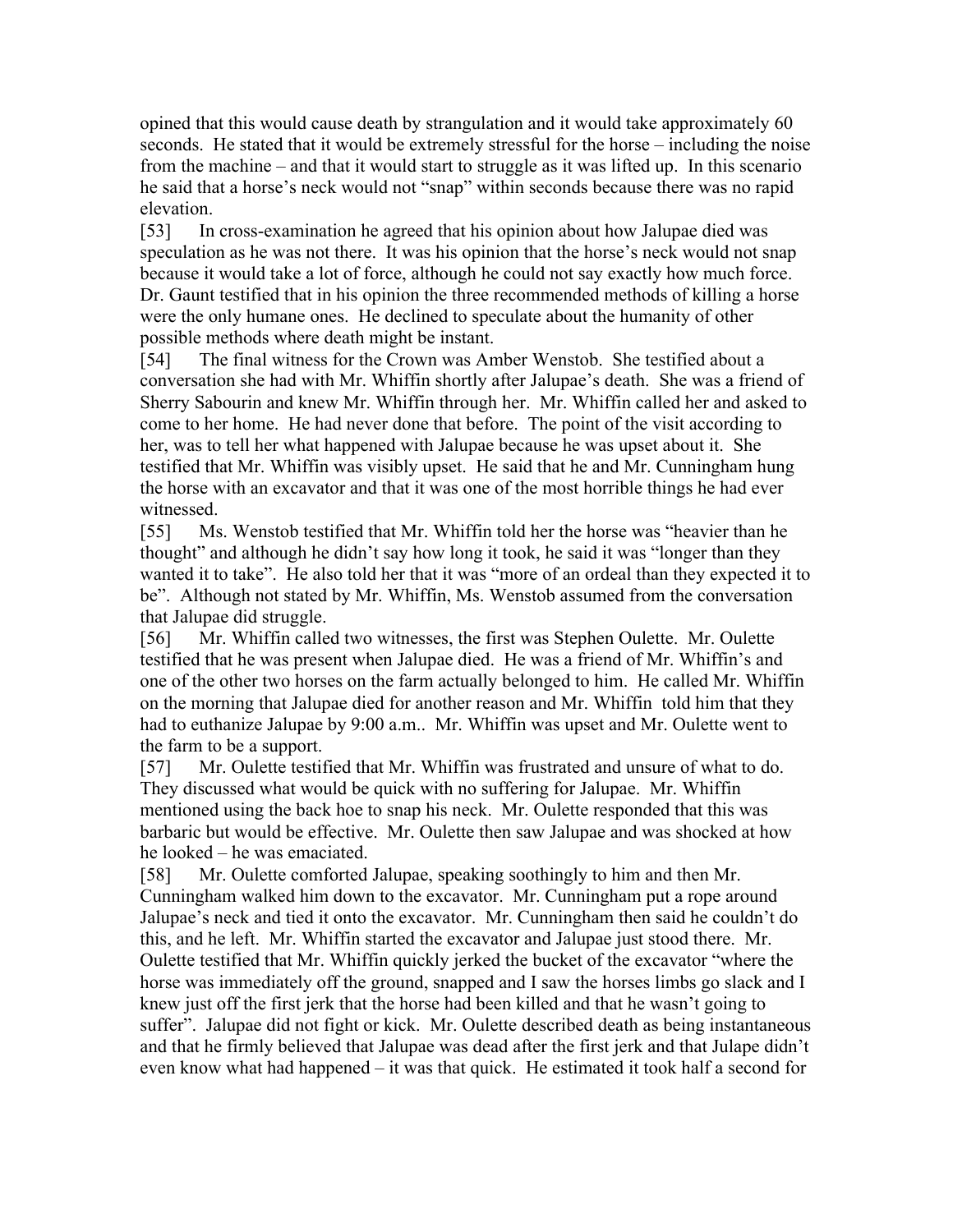Jalupae to die. Mr. Whiffin specifically told Mr. Oulette that he wanted Jalupae's death to be quick and in Mr. Oulette's opinion, it was.

[59] Mr. Oulette testified that after the first jerk of the excavator bucket he knew Jalupae was dead. Mr. Whiffin jerked the bucket a few more times and then lowered Jalupae into the grave site. The whole process from the first jerk to Jalupae being placed in the hole lasted ten seconds. Mr. Oulette looked in the hole and noted that Jalupae's eyes were open and fixed. Jalupae was not breathing and his neck was elongated. To Mr. Oulette it looked like the spinal cord had been severed.

[60] In cross examination Mr. Oulette agreed that the method was barbaric, graphic, and violent but he maintained that it was effective and that Jalupae did not suffer. Mr. Oulette was asked whether he thought this was the best method for euthanizing a horse and he stated that at the time, he thought it was given that Jalupae had to be euthanized by 9:00 a.m. Mr. Oulette testified that in hindsight he would have postponed it and waited for a veterinarian to attend and euthanize with a needle. He agreed that a needle would be more humane. However, Mr. Oulette did not waiver on his view that Jalupae died instantly and did not suffer.

[61] Mr. Oulette was also asked about Mr. Cunningham's care of the horses in general. As one of the horses belonged to Mr. Oulette he had occasion to visit it and see the care that it was receiving. Mr. Oulette knew Mr. Cunningham to be the person on the farm in charge of looking after the horses. He said that Mr. Cunningham did the best he could and agreed that there were times when Mr. Cunningham disappeared for days at a time.

[62] Mr. Whiffin called another witness, his 19 year old step-daughter Sarah Lovan. She testified that it was Sherry Sabourin's decision to get the horse and that Sherry was going to take care of it. Ms. Lovan agreed that she was not living on the farm and only visited approximately every second weekend. She identified photos of Jalupae that were taken by her on April 18, 2009 [Exhibit 8]. The photos show her mother and siblings riding Jalupae. It is difficult to precisely state the body condition of Jalupae in those photos as Jalupae has his thicker winter coat and someone on his back, but he is definitely fatter and more muscled than in the photos taken in July or September 2009. [63] Mr. Cunningham called two witnesses: Bruce Rosenthal and Anthony Schneider. Mr. Rosenthal testified that he owns the farm next door to Mr. Whiffin. The first time he saw Jaluape he asked Mr. Whiffin why he'd bought a "bag of bones" and that it was obvious the horse wasn't well. When he first saw Jalupae he looked as he did in the photos taken on August 10, 2009. He did not know the date when he saw Jalupae for the first time and said that he went onto the Whiffin farm every couple of months. Mr. Rosenthal testified that there was always lots of food for the horses on the Whiffin farm and that he himself took feed there. The other two horses were a proper weight. He agreed in cross-examination that horses need to eat constantly and that if they have bad teeth they are not able to eat. He agreed that hanging a horse was not a humane way to euthanize it and that he wouldn't do it that way.

[64] Mr. Schneider is a friend of Mr. Whiffin's. He was present on the farm when a ferrier attended to care for the horses' feet. He described the horses as being well looked after. He agreed in cross-examination that the needs of a senior horse are different in terms of diet and that you have to pay attention to a horse's weight. Analysis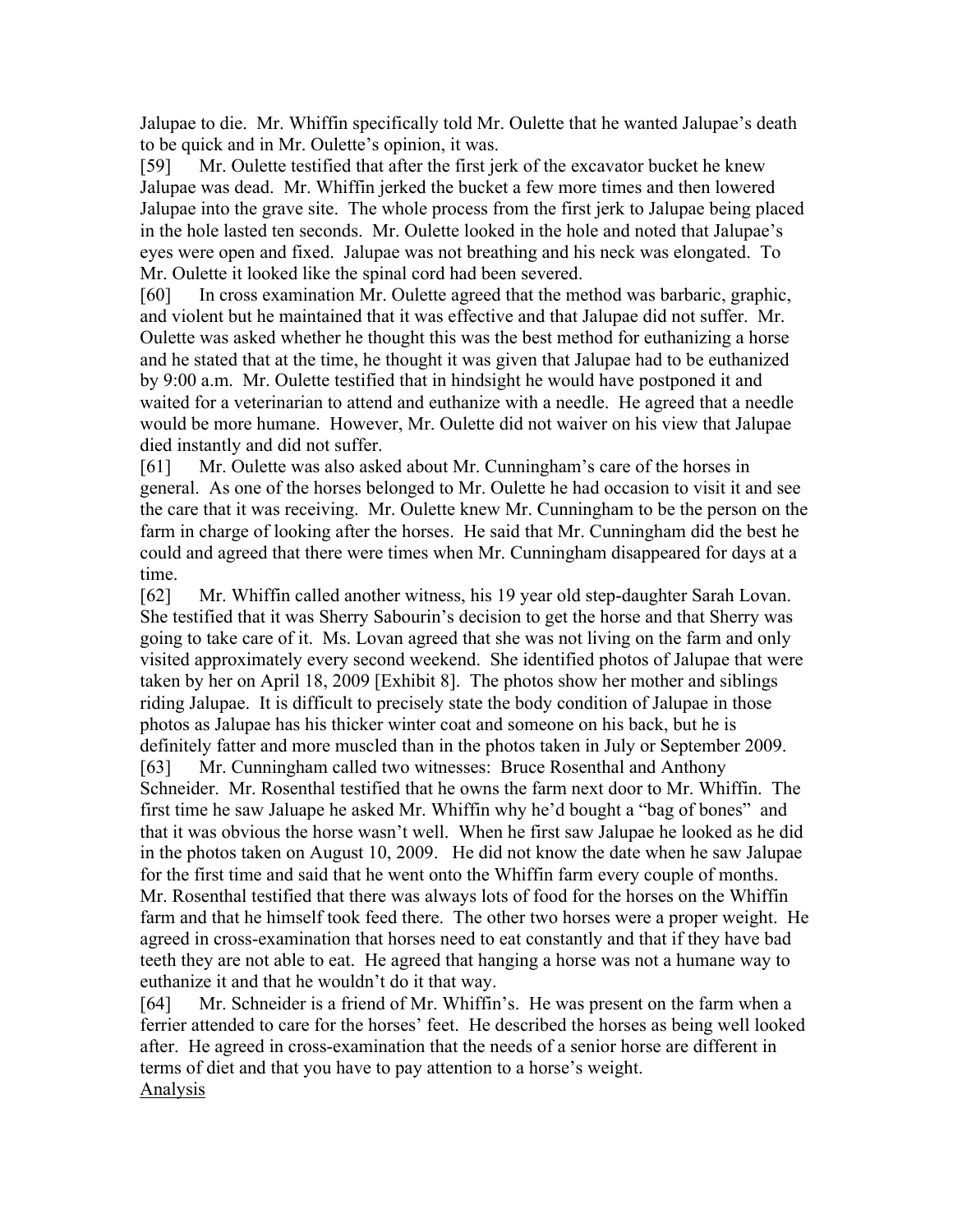## *Count 3*

[65] A conviction on this count requires the Crown to prove beyond a reasonable doubt that the accused was either the owner or a person having custody or control of Jalupae, and did wilfully neglect or fail to provide suitable and adequate food or care for him. Based on the evidence I have no doubt that Mr. Whiffin was the owner of Jalupae and that Mr. Cunningham was a person having "custody or control" of Jalupae, at least from May  $1<sup>st</sup>$  to the end of July 2009.

[66] "Wilfully" describes the level of intent that the Crown is required to prove. This term as it applies to <u>sections  $445.1(1)(a)$ </u> and  $446(1)(b)$  of the Criminal Code is defined in section 429:

Everyone who causes the occurrence of an event by doing an act or by omitting to do an act that it is his duty to do, knowing that the act or omission will probably cause the occurrence of the event and being reckless whether the event occurs or not, shall be deemed for the purposes of this Part, wilfully to have caused the occurrence of the event. [67] The Crown is not required to prove that Mr. Cunningham or Mr. Whiffin intended to act cruelly. It is sufficient for the Crown to prove beyond a reasonable doubt that Jalupae was not provided with suitable and adequate food and care, and that a reasonable person would realize that this was the case. This mental element can be proven by reasonable inferences from the accused's actions or through the doctrines of wilful blindness or recklessness [*R. v. Hughes* 2008 BCJ No. 973 at paragraph 8].

[68] The timing of events is important. Ms. Sabourin testified that her memory for some details and dates was affected by the motor vehicle accident on June 8, 2009. For this reason I assessed her evidence with caution particularly where it was contradicted by other evidence. Specifically, I do not accept the evidence of Ms. Sabourin that the Mercers told her Julapae did not require any special food. Mrs. Mercer was very specific that she advised Mr. Whiffin that Jalupae did need special feed including pellets and that a bag of this feed was delivered along with the horse. I accept the evidence of Mrs. Mercer on this point. Mrs. Mercer and Ms. Sabourin both stated that Jalupae was in good condition for an older horse on the date of the visit to the Mercer farm and I find as a fact that this was the case*.*

[69] There is no doubt that in photos taken on August 10, 2009 by Cst. Bailey, Jalupae is significantly thinner than in the photos taken in 2005 and 2006, and if the photos taken by Sarah Lovan in April of 2009. I accept the evidence of Ms. Mercer and Ms. Sabourin that those photos from 2005 or 2006 reflect the condition of Jalupae in the fall of 2008. I therefore conclude that Jalupae lost a significant amount of weight between the fall of 2008 and the summer of 2009. I also accept the evidence of Ms. Sabourin that Jalupae was at least as thin as he appeared on August 10, 2009, if not thinner, when she moved onto the farm the first week of June 2009. I am unable to determine exactly how much weight Julapae lost or exactly when the weight loss occurred other than to say that it was between the time that Jalupae came to the Whiffin farm in the late fall of 2008 and June of 2009.

[70] There was evidence from Sarah Lovan to the effect that Ms. Sabourin was in charge of the care of Jalupae from the time that he arrived on the farm. I do not accept that evidence. Ms. Lovan was not living on the farm at that time and only visited every two weeks. Ms. Sabourin was not living on the farm during that time either and testified that she visited every few weeks. When she moved onto the farm in June Mr. Whiffin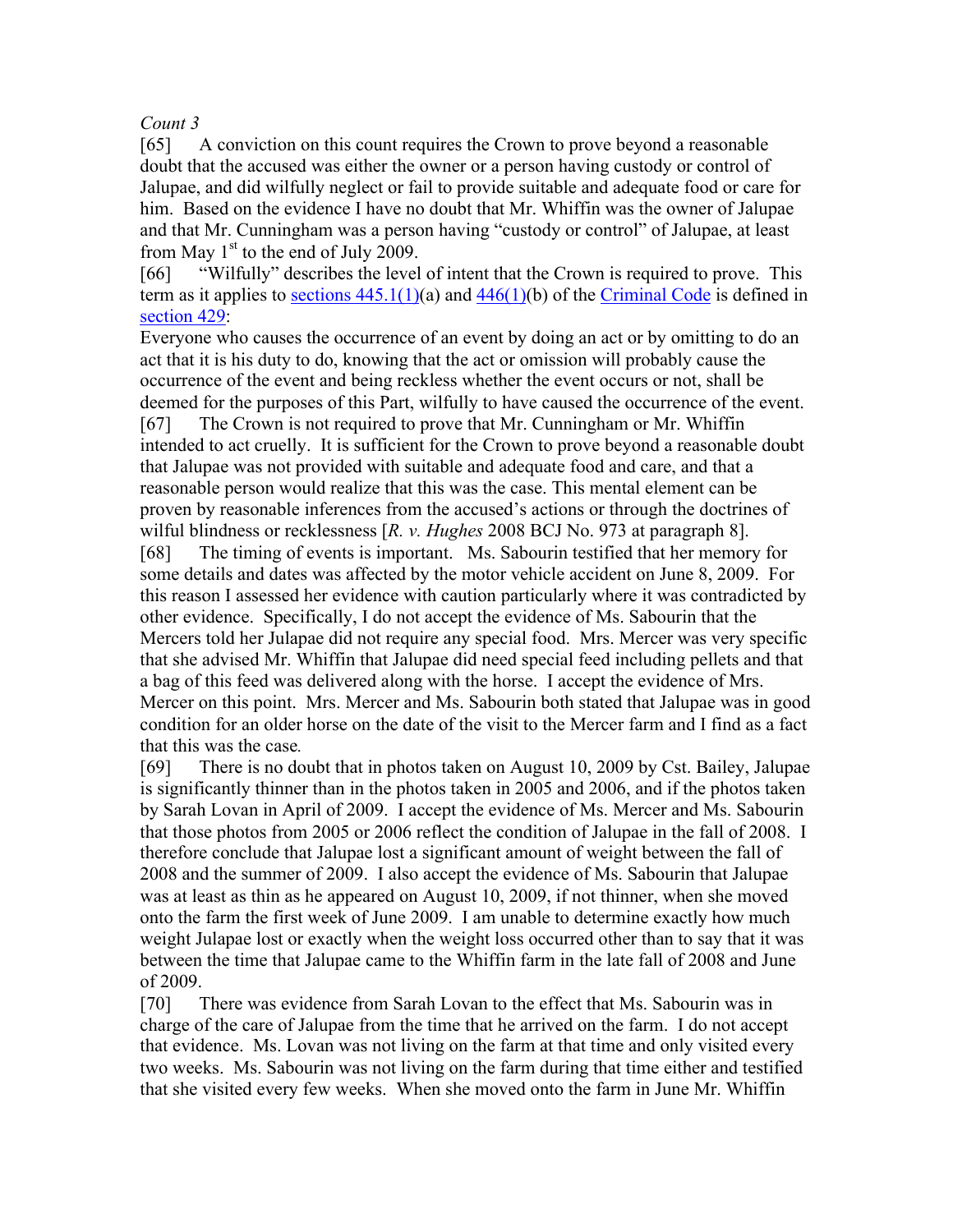was not living there yet. Mr. Cunningham was the one feeding Jalupae. The only reasonable conclusion from the evidence that I do accept is that Mr. Cunningham was living on the farm and he was in charge of caring for all three horses, including Jalupae. [71] It was evident to anyone who spent a few moments watching Jalupae eat that he was not able to chew and swallow hay or long grass. This was noted by Ms. Sabourin, Cst. Bailey, Cst. Paul and Dr. Gaunt. I accept that this was in fact the case and that it was the result of Jalupae's teeth being too worn down to properly chew the food. Ms. Sabourin first noticed this while recovering from her car accident in June of 2009. I also accept her evidence that she told Mr. Cunningham about this and that she told Mr. Whiffin that Jalupae needed a special diet. Her evidence that Mr. Whiffin moved onto a boat at the farm in the beginning of July 2009 was not contradicted. Nor was there any evidence to contradict that Ms. Sabourin told Mr. Whiffin 3 or 4 times between the beginning of June and the end of July that Jalupae couldn't eat properly and needed a special diet.

[72] I find as a fact that Mr. Cunningham was made aware of the problem Jalupae had eating hay by mid-June 2009 at the latest. I further find as a fact that Mr. Whiffin was also made aware of the problem Jalupae had eating hay by the beginning of July 2009 at the latest.

[73] During this time Ms. Sabourin did what she could to ensure that Jalupae had access to grass instead of hay. When Mr. Whiffin didn't do anything about the situation she purchased the required food herself. I find as a fact that this occurred at the beginning of August as Jalupae was eating this food when Cst. Bailey attended the farm on August 10, 2009. I accept that Ms. Sabourin took over the care and feeding of Jalupae at the beginning of August. However, the evidence establishes that Mr. Cunningham was aware of the problem as early as the beginning of June and did nothing about it. Similarly, Mr. Whiffin was aware that Jalupae was not getting adequate food by July of 2009 and again did nothing about it. While it is true that an older horse may lose weight for other reasons, once Jalupae's problem with eating his food was brought to their attention, Mr. Cunningham and Mr. Whiffin were under an obligation to do something about it. That didn't necessarily mean providing a special diet. Mr. Whiffin always had the option to euthanize Jalupae, but he did not have the option to starve him.

[74] Even if Jalupae had another medical issue that caused him to lose weight, I am satisfied beyond a reasonable doubt that both Mr. Whiffin and Mr. Cunningham failed to provide suitable and adequate food to Jalupae after they had been told that Jalupae couldn't eat the food he was getting. This knowledge satisfies the intent requirement for section  $446(1)(b)$  in that the Crown has proven beyond a reasonable doubt that both wilfully neglected to get Jalupae the proper food. They knew Jalupae couldn't eat and did nothing about it.

[75] There was a discrepancy in the evidence over when Ms. Sabourin left the farm and whether Jalupae continued to lose weight even when fed the special food that Ms. Sabourin gave him. Having found that Mr. Cunningham and Mr. Whiffin failed to provide suitable and adequate food for Jalupae during the months of June and July 2009, I do not need to resolve this difference. Again, the fact that there may have been another reason that Jalupae was losing weight does not affect the obligation of Mr. Cunningham and Mr. Whiffin to ensure that Jalupae was getting adequate food.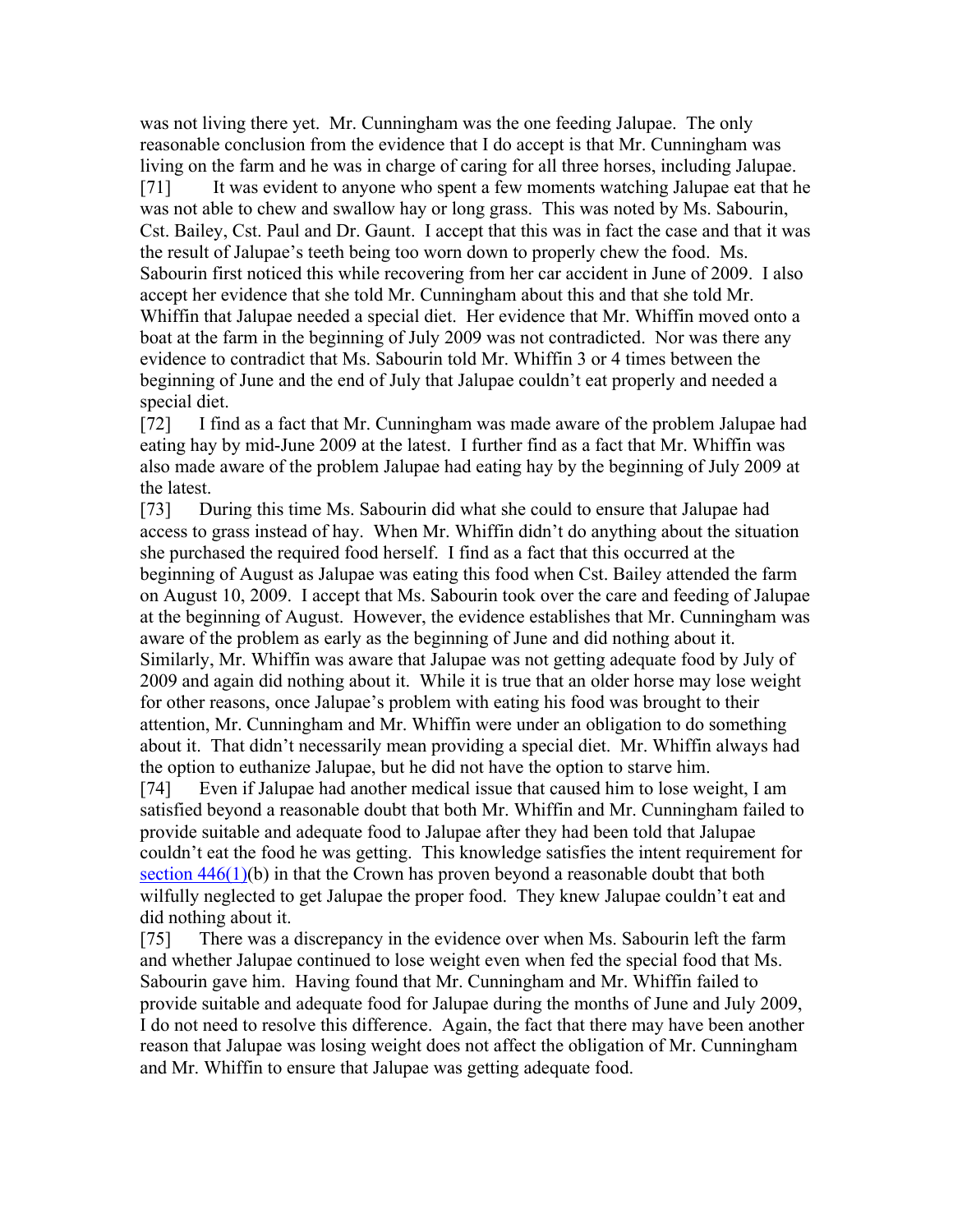[76] The time frame during which I find that Mr. Cunningham and Mr. Whiffin wilfully neglected to provide Jalupae with adequate food pre dates of the first Order of compliance issued by the SPCA. This does not affect my decision as I am satisfied beyond a reasonable doubt that both Mr. Whiffin and Mr. Cunningham were already aware that Julapae could not eat properly. Not only should they have known this from how Jalupae looked at the beginning of June, they were specifically told of the problem. [77] I am satisfied that the Crown has proven beyond a reasonable doubt that Mr. Cunningham as the person having custody and control over Jalupae, and Mr. Whiffin as the owner of Jalupae, wilfully neglected or failed to provide suitable and adequate food to Jalupae.

### *Count 2*

[78] With respect to count two the Crown is required to prove beyond a reasonable doubt, the following: that the actions of the accused caused Jalupae unnecessary pain, suffering or injury; and that the accused caused the pain, suffering or injury wilfully. The same definition applies to "wilfully" as set out under count three. Again, the Crown does not need to prove a cruel intent. It is sufficient for the Crown to prove beyond a reasonable doubt that unnecessary pain, suffering or injury occurred and that a reasonable person would realize that treating Jalupae as they did would subject Jalupae to this risk. [79] This count as charged encompasses the time period between May 1, 2009 and September 15, 2009. The wording of the charge does not limit the conduct of the accused to the method by which Jalupae was euthanized. I will therefore first consider whether the actions of Mr. Cunningham and Mr. Whiffin in failing to provide adequate food and care to Jalupae caused him unnecessary pain, suffering or injury.

[80] The evidence is overwhelming that Jalupae was not able to eat hay or long grass and that he suffered a dramatic weight loss over a period of a few months. Dr. Gaunt testified that Jalupae was hungry but was not able to process his food. It was his opinion that this lack of food caused suffering to Jalupae. It resulted in loss of fat and muscle tissue and would have affected his organs as well.

[81] Mr. Cunningham and Mr. Whiffin argued that because Jalupae was old, he may have had some other ailment that caused him to lose weight. This is irrelevant. The fact is that he was starving and I am satisfied beyond a reasonable doubt that the failure to provide adequate food and care for Jalupae caused unnecessary suffering to him. Both accused were aware of the problem and at a minimum they were reckless as to whether or not Jalupae suffered.

[82] Although I have already concluded that the Crown has proven the offence in count 2 beyond a reasonable doubt based on the failure to provide adequate food, I will give my reasons with respect to the actions of Mr. Cunningham and Mr. Whiffin when Jalupae was euthanized.

[83] As the owner of Jalupae, Mr. Whiffin was entitled to decide when to end Jaluape's life. Every owner of an animal has this right. Our laws do not stipulate that only certain methods of euthanizing an animal are approved while others are criminal. Such conduct is however subject to criminal sanctions where it results in unnecessary pain, suffering or injury to the animal. What is "necessary" will depend on the circumstances of each case and the purpose behind the actions in question.

[84] One of the leading cases on this issue is *R. v. Menard* (1978), CCC (3d) 458, a decision of the Quebec Court of Appeal. The Court described 'unnecessary' in the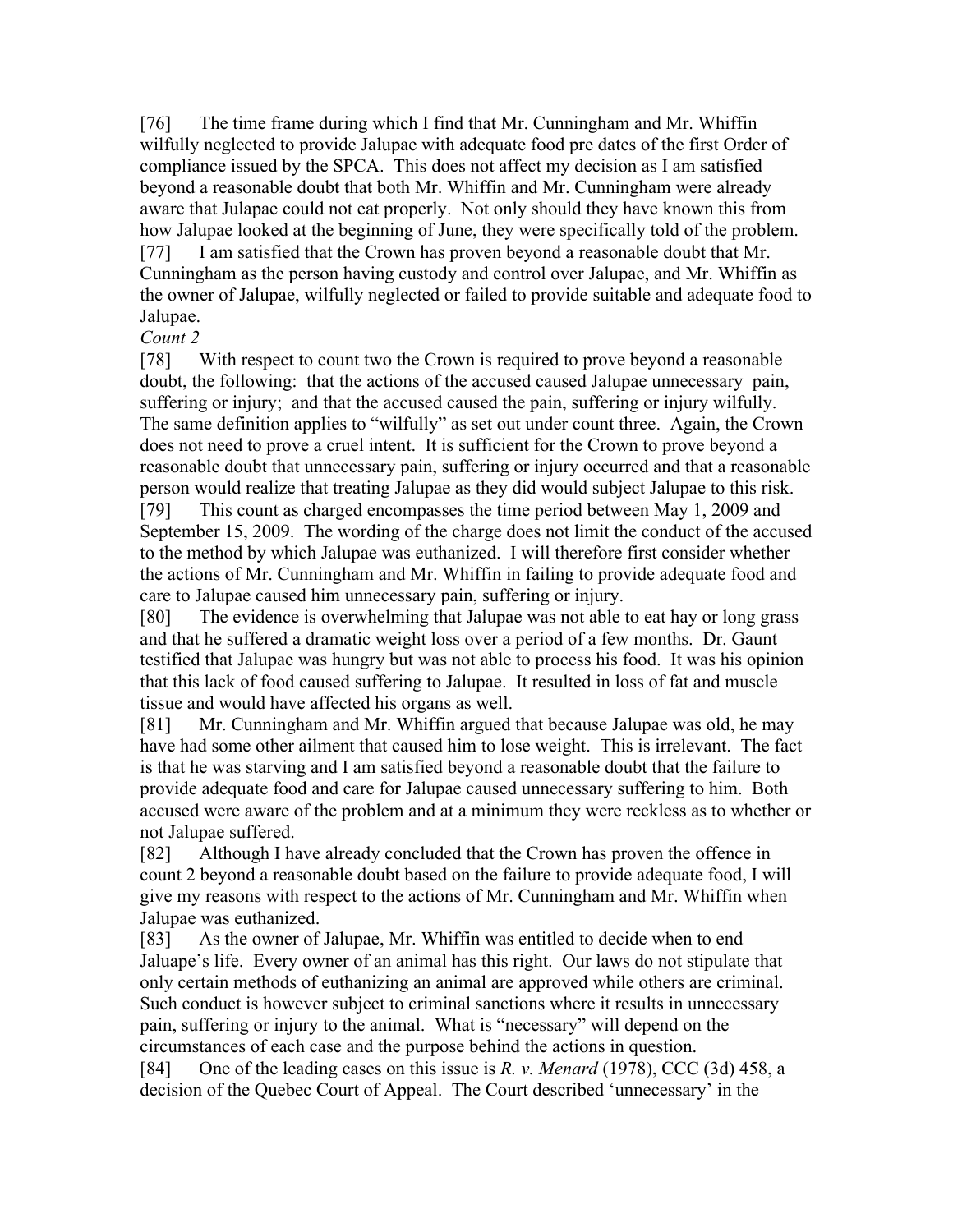context of this section of the criminal code as meaning pain, suffering or injury which is not inevitable taking into account the purpose sought and the circumstances of the particular case. For example, some suffering is permissible on animals used in medical research for the benefit humans, but the suffering must be no more than is necessary to achieve that purpose.

[85] Here the purpose was to end the life of Jalupae. It is with this purpose in mind that I must analyse the evidence. There is no doubt that people were shocked and horrified to learn how Jalupae died. The term "barbaric" was used several times in this trial to describe the method used. While this reaction is not surprising, I must consider only the evidence that was presented in this trial.

[86] The relevant evidence is that of Dr. Gaunt, Ms. Wenstob, and Mr. Oulette. Dr. Gaunt testified about the "approved" methods for euthanizing an animal: lethal injection; shooting the animal with a gun; and captive bolt. The criminal code does not refer to these methods as being the only means of euthanizing a horse. As long as the means employed results in no more pain suffering or injury than is necessary in the circumstances, it will not attract criminal sanctions.

[87] It is not sufficient for the Crown to show only that Jalupae was hung. The fact that Jalupae was hung is not disputed. While this method may result in public outrage, it is the specific mechanism of death that it is important and whether that caused pain suffering or injury to Jalupae that was unnecessary.

[88] Dr. Gaunt testified that if Jalupae had a rope around his neck and was lifted up by an excavator that he likely died of strangulation. He did not think that Jalupae would have died in less than sixty seconds. He did not think that Jalupae's neck would snap in this circumstance and testified that it would take a lot of force to snap a horse's neck. He specifically stated that the horse's neck would not snap because there was no sudden elevation in the scenario described to him by Ms. Murray. He was not asked if Jalupae's neck could snap if the bucket of the excavator was suddenly jerked. There was no evidence as to how much force it would take to break a horse's neck, other than a lot, and no evidence as to the amount of force that the jerking of the excavator could generate. There was no autopsy performed on Jalupae, so there is no physical evidence as to the cause of death. Mr. Whiffin offered to exhume Jalupae's body but Csts. Bailey and Paul declined the offer.

[89] Dr. Gaunt obviously wasn't present when Jalupae died and his opinion with respect to the cause of death and the time that it would have taken is speculation. He agreed with this. The weight that I place on his opinion is dependent on my findings with respect to the mechanism of Jalupae's death based on the balance on the evidence. The mechanism of death is important as it is directly related to whether Jalupae suffered unnecessary pain, suffering or injury.

[90] Ms. Wenstob's evidence is relevant in terms of what she says was told to her by Mr. Whiffin about Jalupea's death. The statement of Mr. Whiffin that it was one of the most horrible things he had ever witnessed does not assist me in determining the mechanism of Jalupae's death. This statement could just refer to having to witness Jalupae die, regardless of the method. The same can be said of the statement that it was more of an ordeal than he expected it to be. The statement attributable to Mr. Whiffin that it took longer than they wanted it to take is *some* evidence of the amount of time that it took Jalupae to die. The comment that Jalupae was heavier than he thought he would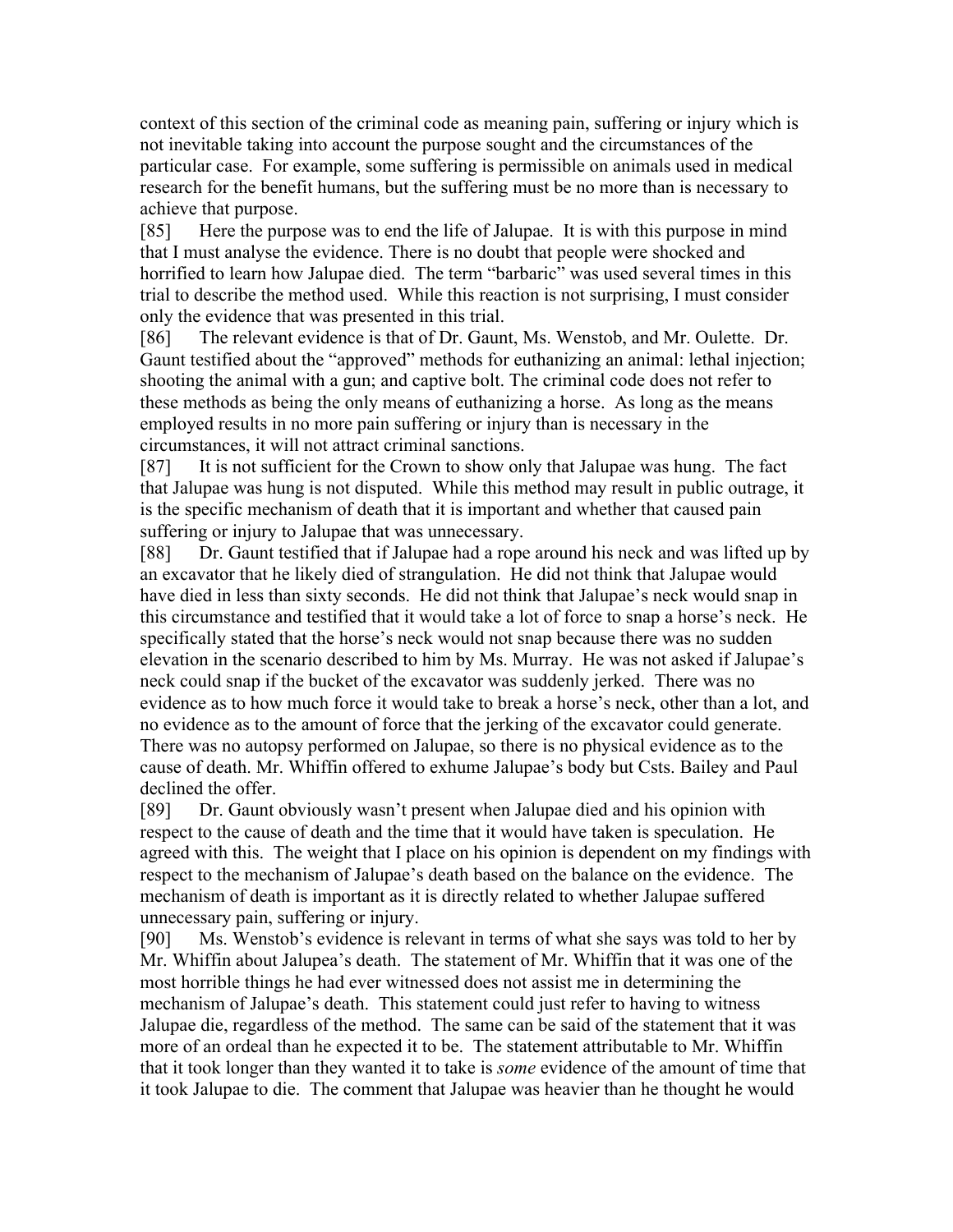be, could be an indication that things did not happen as quickly as he thought they would or it may have just been a comment about his weight. Her testimony that it was her assumption from the conversation that Jalupae struggled is just that, her assumption, and it is not evidence upon which I rely in determining the mechanism of Jalupae's death. [91] The only witness to Jalupae's death who testified in these proceedings, is Mr. Oulette. I have no doubt that he was present when Jalupae was euthanized. While it may seem unthinkable that these men chose hanging as the means to euthanize Jalupae, I accept the evidence of Mr. Oulette that they all wanted death to be immediate and did not want Jalupae to suffer.

[92] Testifying was not easy for Mr. Oulette. I have no doubt that he was upset by having to see Jalupae die but this was not necessarily connected to the means used. It was the death itself that was upsetting. He was certain that Jalupae died immediately – within half a second. Jalupae did not struggle. He was satisfied that the method used was effective in that Jalupae did not suffer. Ms. Murray is very skilled at crossexamination. During questioning by Ms. Murray, Mr. Oulette agreed that the method used was violent and barbaric but he did not waiver in his testimony that Jalupae died immediately.

[93] Whether or not the method used to euthanize a horse is termed violent or barbaric does not factor into my deliberations. The offence under the criminal code is only concerned with whether there is unnecessary pain, suffering or injury, not the level of violence. Shooting a horse in the head with a bullet must certainly be considered violent, yet this method would not result in a criminal charge as long as death was immediate.

[94] I find Mr. Oulette to be an honest, credible and reliable witness. There was some inconsistency in his evidence about how often he was at the Whiffin farm but I find this to be a result of a difference in interpretation with respect to words such as "regularly" rather than an attempt by Mr. Oulette to be evasive or misleading. This does not detract from my findings with respect to his evidence.

[95] My sense is that Mr. Oulette did not testify to help out his friend, Mr. Whiffin. I am confident that if Jalupae's death was other than as he described it, he would have said so. I accept Mr. Oulette's evidence as to the mechanism of Jalupae's death. I am satisfied that Jalupae died as a result of his neck breaking and that death was immediate. Given my finding I place no weight on the evidence of Dr. Gaunt that Jalupae suffered, as his opinion was based on the assumption that Jalupae died of strangulation. There is no evidence of this and no autopsy was performed to contradict the evidence of Mr. Oulette as to the cause of death.

[96] The evidence of Ms. Wenstob regarding the statements made to her by Mr. Whiffin does not change my finding that Jalupae died immediately. When all of those statements are considered together, it is possible that they could support the inference that Jalupae struggled. However, when I consider these somewhat vague statements in the face of the evidence of Mr. Oulette, which I accept, I remain satisfied that Jalupae died immediately.

[97] The law recognizes that in euthanizing an animal some pain or suffering may be necessary. The evidence here, which I have accepted, is that Jalupae died within half a second. Some amount of pain or suffering was inevitable given that the purpose was to end his life. Given that death was immediate, the Crown has failed to adduce evidence in